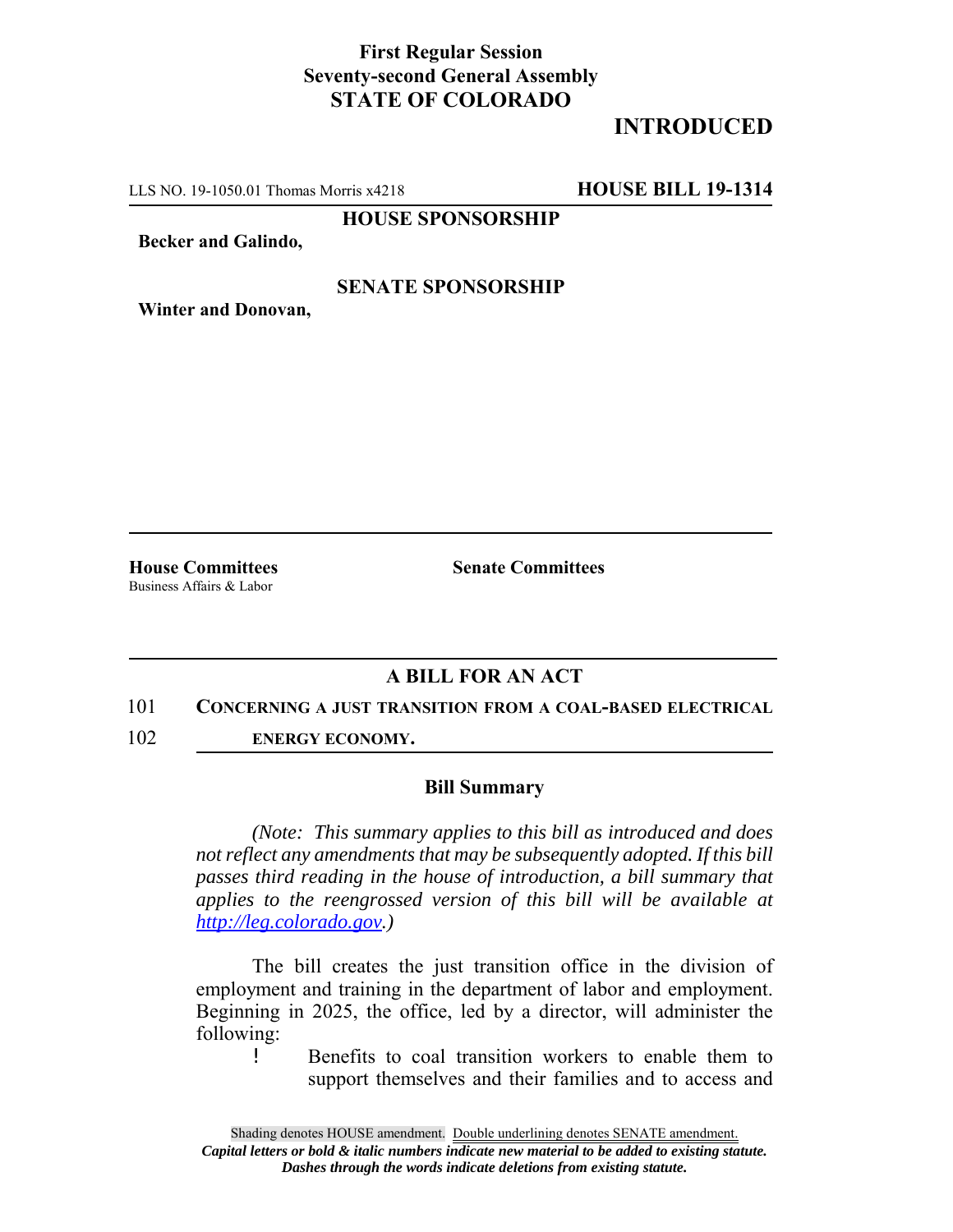| complete education and training, resulting in being hired<br>for high-quality jobs; and<br>Ţ<br>Grants to eligible entities in coal transition communities<br>that seek to create a more diversified, equitable, and vibrant<br>economic future for those communities.<br>An electric utility that proposes to retire a coal-fueled electric<br>generating facility shall submit to the office a workforce transition plan<br>at least 90 days before the retirement of the facility.<br>The bill creates a just transition advisory committee to advise the<br>director regarding implementation of the bill. |
|----------------------------------------------------------------------------------------------------------------------------------------------------------------------------------------------------------------------------------------------------------------------------------------------------------------------------------------------------------------------------------------------------------------------------------------------------------------------------------------------------------------------------------------------------------------------------------------------------------------|
| Be it enacted by the General Assembly of the State of Colorado:                                                                                                                                                                                                                                                                                                                                                                                                                                                                                                                                                |
| <b>SECTION 1.</b> In Colorado Revised Statutes, add part 4 to article                                                                                                                                                                                                                                                                                                                                                                                                                                                                                                                                          |
| 83 of title 8 as follows:                                                                                                                                                                                                                                                                                                                                                                                                                                                                                                                                                                                      |
| PART <sub>4</sub>                                                                                                                                                                                                                                                                                                                                                                                                                                                                                                                                                                                              |
| <b>JUST TRANSITION SUPPORT</b>                                                                                                                                                                                                                                                                                                                                                                                                                                                                                                                                                                                 |
| FOR COAL-RELATED JOBS                                                                                                                                                                                                                                                                                                                                                                                                                                                                                                                                                                                          |
| 8-83-401. Legislative declaration. (1) THE GENERAL ASSEMBLY                                                                                                                                                                                                                                                                                                                                                                                                                                                                                                                                                    |
| HEREBY:                                                                                                                                                                                                                                                                                                                                                                                                                                                                                                                                                                                                        |
| (a) FINDS THAT:                                                                                                                                                                                                                                                                                                                                                                                                                                                                                                                                                                                                |
| (I) COAL PROVIDES MORE THAN HALF OF COLORADO'S NET POWER                                                                                                                                                                                                                                                                                                                                                                                                                                                                                                                                                       |
| GENERATION, WHILE NATURAL GAS PROVIDES ALMOST ONE-FOURTH.                                                                                                                                                                                                                                                                                                                                                                                                                                                                                                                                                      |
| THERE WERE APPROXIMATELY ONE THOUSAND THREE HUNDRED WORKERS                                                                                                                                                                                                                                                                                                                                                                                                                                                                                                                                                    |
| EMPLOYED IN COLORADO COAL MINES AT THE END OF 2018, AND HALF OF                                                                                                                                                                                                                                                                                                                                                                                                                                                                                                                                                |
| THE DOMESTIC CONSUMPTION OF COLORADO'S MINED COAL IS FOR POWER                                                                                                                                                                                                                                                                                                                                                                                                                                                                                                                                                 |
| GENERATION WITHIN THE STATE.                                                                                                                                                                                                                                                                                                                                                                                                                                                                                                                                                                                   |
| (II) COLORADO'S POWER SECTOR, AND THE NATION'S, IS MOVING                                                                                                                                                                                                                                                                                                                                                                                                                                                                                                                                                      |
| AWAY FROM COAL AS A FUEL SOURCE BASED ON CONSUMER DEMAND FOR                                                                                                                                                                                                                                                                                                                                                                                                                                                                                                                                                   |
| CLEANER POWER AND THE DECLINING COST OF NATURAL GAS AND                                                                                                                                                                                                                                                                                                                                                                                                                                                                                                                                                        |
| RENEWABLE RESOURCES. ELECTRICITY GENERATED FROM RENEWABLE                                                                                                                                                                                                                                                                                                                                                                                                                                                                                                                                                      |
| SOURCES HAS DOUBLED SINCE 2010 TO APPROXIMATELY TWENTY-FIVE                                                                                                                                                                                                                                                                                                                                                                                                                                                                                                                                                    |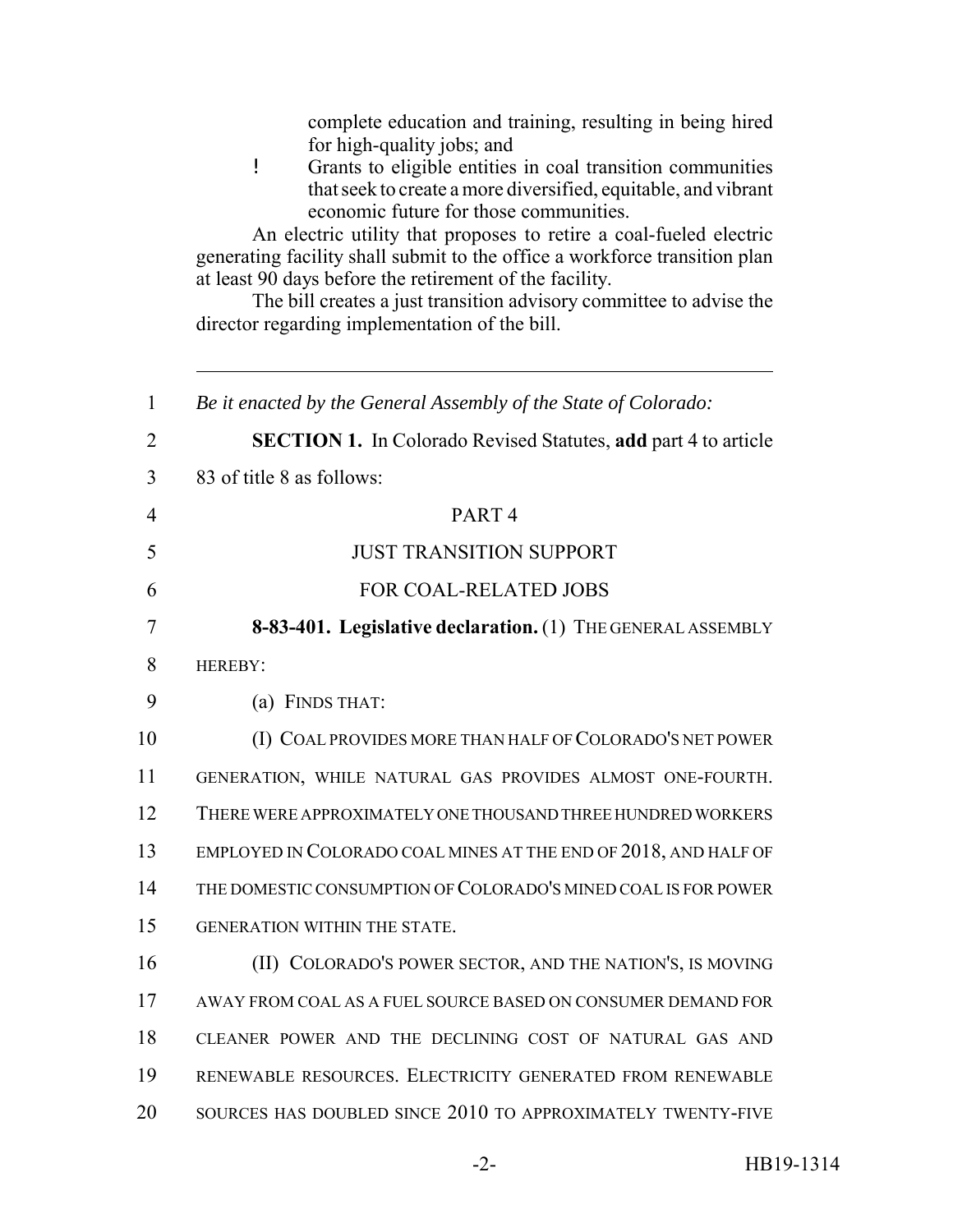1 PERCENT OF COLORADO'S POWER GENERATION IN 2017.

(b) DETERMINES THAT:

 (I) IN ADDITION TO THE CHANGING ECONOMICS OF POWER GENERATION, THERE IS A SCIENTIFIC CONSENSUS THAT GREENHOUSE GAS EMISSIONS, WHICH ARE PRIMARILY THE RESULT OF FOSSIL FUEL COMBUSTION, MUST BE REDUCED IN ORDER TO MITIGATE THE WORST EFFECTS OF CLIMATE CHANGE. THESE EFFECTS ARE ALREADY BEING EXPERIENCED BY COLORADANS IN FORMS THAT INCLUDE MORE EXTREME WEATHER, SNOW PACK MELT, AND HIGHER TEMPERATURES.

10 (II) THE EFFECTS OF COAL PLANT CLOSURES ON WORKERS AND COMMUNITIES ARE SIGNIFICANT AND DEVASTATING. THE JOBS LOST ARE HIGH-QUALITY JOBS, WHICH PROVIDE FAMILY-SUPPORTING WAGES AND BENEFITS. THEY HAVE BEEN AMONG THE BEST JOBS IN THE COMMUNITIES IN WHICH THESE WORKERS LIVE AND WORK, AND ARE EXTREMELY DIFFICULT TO REPLACE. THE COMMUNITIES THAT HOST RETIRING POWER PLANTS LOSE PRINCIPAL CONTRIBUTORS TO THEIR TAX BASE AND REVENUE FOR VITAL MUNICIPAL SERVICES; FOR EXAMPLE, NUCLA'S SCHOOL AND FIRE DISTRICTS ARE FACING A FIFTY-SIX-PERCENT REDUCTION IN THEIR BUDGETS AS A RESULT OF THE RETIREMENT OF THE POWER PLANT AND THE COAL MINE THAT SUPPLIED IT.

**(III)** THE CLOSURE OF COAL-FIRED PLANTS IS LIKELY TO HAVE A SERIOUS IMPACT ON EMPLOYMENT IN THE STATE'S COAL MINES AND THE TRANSPORTATION AND LOGISTICS SUPPLY CHAINS THAT MOVE COAL FROM 24 MINE TO MARKET.

25 (IV) THERE DOES NOT EXIST AT THE STATE OR FEDERAL LEVEL SUFFICIENT RESOURCES TO ASSIST WORKERS AND COMMUNITIES IMPACTED BY CHANGES IN COLORADO'S COAL ECONOMY, AND THERE DOES NOT EXIST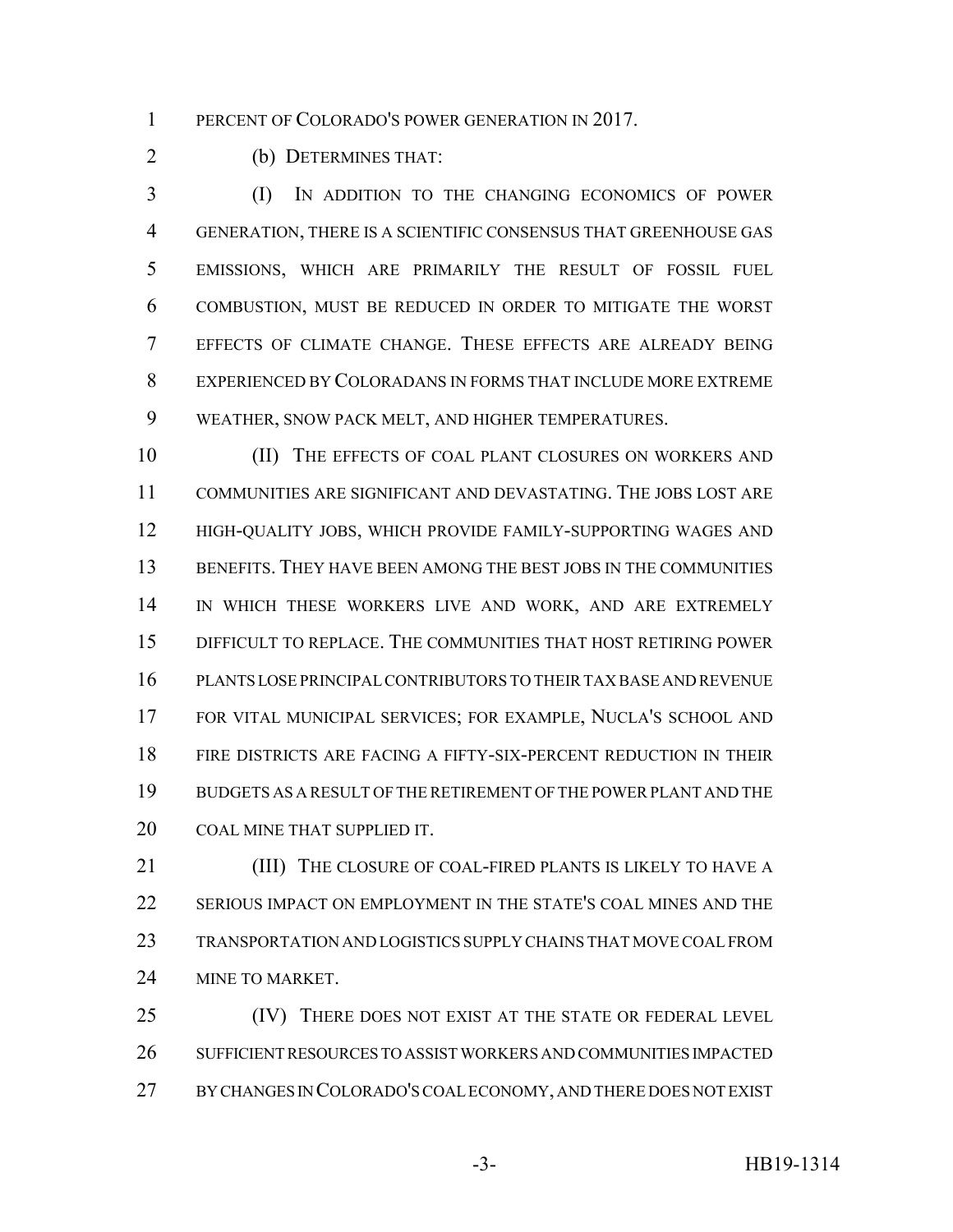COORDINATED LEADERSHIP WITHIN COLORADO'S STATE GOVERNMENT TO ALIGN AND DELIVER ASSISTANCE TO THESE COAL COMMUNITIES AND WORKERS; AND

(c) DECLARES THAT:

 (I) A STRONG AND COMPREHENSIVE POLICY IS ALSO NEEDED TO INVEST NEW FINANCIAL RESOURCES IN COAL COMMUNITIES THAT ARE SEEKING TO DIVERSIFY AND GROW THEIR LOCAL AND REGIONAL ECONOMIES IN A MANNER THAT IS BOTH SUSTAINABLE AND EQUITABLE; AND

 (II) COLORADO MUST ENSURE THAT THE CLEAN ENERGY ECONOMY FULFILLS A MORAL COMMITMENT TO ASSIST THE WORKERS AND COMMUNITIES THAT HAVE POWERED COLORADO FOR GENERATIONS, AND 13 TO THEREBY SUPPORT A JUST AND INCLUSIVE TRANSITION.

 **8-83-402. Definitions.** AS USED IN THIS PART 4, UNLESS THE CONTEXT OTHERWISE REQUIRES:

 (1) "COAL TRANSITION COMMUNITY" MEANS A MUNICIPALITY, COUNTY, OR REGION THAT HAS BEEN AFFECTED IN THE PREVIOUS TWELVE MONTHS, OR THAT DEMONSTRATES IT WILL BE IMPACTED IN THE NEXT THIRTY-SIX MONTHS, BY THE LOSS OF FIFTY OR MORE JOBS IN TOTAL FROM A COAL MINE, COAL-FUELED ELECTRICAL POWER GENERATING PLANT, OR THE MANUFACTURING AND TRANSPORTATION SUPPLY CHAINS OF EITHER. 22 (2) "COAL TRANSITION WORKER" MEANS A WORKER LAID OFF FROM EMPLOYMENT IN A COAL MINE, COAL-FUELED ELECTRICAL POWER GENERATING PLANT, OR THE MANUFACTURING AND TRANSPORTATION SUPPLY CHAINS OF EITHER.

(3) "DIRECTOR" MEANS THE DIRECTOR OF THE OFFICE.

(4) "ELIGIBLE ENTITY" MEANS THE FOLLOWING ENTITIES THAT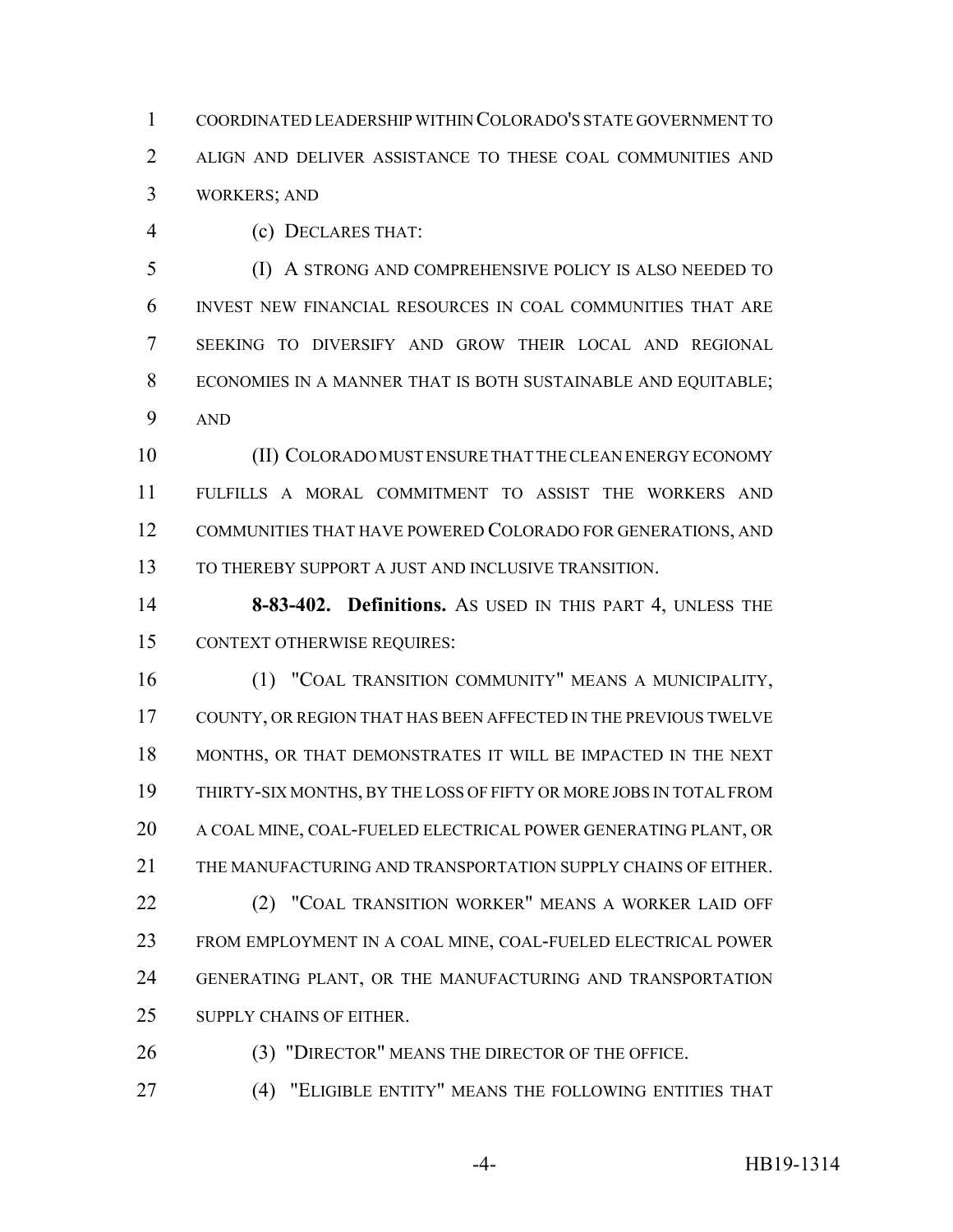SERVE A COAL TRANSITION COMMUNITY AND THAT MAY APPLY FOR A

GRANT:

- (a) AN ECONOMIC DEVELOPMENT DISTRICT;
- (b) A COUNTY, MUNICIPALITY, CITY AND COUNTY, OR OTHER POLITICAL SUBDIVISION OF THE STATE;
- (c) AN INDIAN TRIBE;
- (d) AN APPRENTICESHIP PROGRAM THAT IS REGISTERED WITH THE UNITED STATES DEPARTMENT OF LABOR OR A STATE APPRENTICESHIP COUNCIL;
- (e) AN INSTITUTION OF HIGHER EDUCATION; AND
- (f) A PUBLIC OR PRIVATE NONPROFIT ORGANIZATION OR ASSOCIATION.
- (5) "FUND" MEANS THE JUST TRANSITION CASH FUND CREATED IN SECTION 8-83-404.
- (6) "GRANT" MEANS A JUST TRANSITION GRANT AWARDED PURSUANT TO SECTION 8-83-406.
- (7) "OFFICE" MEANS THE JUST TRANSITION OFFICE CREATED IN SECTION 8-83-403 (1).
- (8) "WAGE DIFFERENTIAL BENEFIT" MEANS SUPPLEMENTAL INCOME COVERING THE DIFFERENCE BETWEEN AN INDIVIDUAL'S PREVIOUS EMPLOYMENT IN A COAL MINE, COAL-FUELED ELECTRICAL POWER GENERATING PLANT, OR THE MANUFACTURING AND TRANSPORTATION SUPPLY CHAINS OF EITHER AND NEW EMPLOYMENT OR SUPPLEMENTAL INCOME DURING JOB RETRAINING.
- **8-83-403. Just transition office advisory committee repeal.** 26 (1) THERE IS HEREBY CREATED WITHIN THE DIVISION A JUST TRANSITION OFFICE.THE OFFICE SHALL EXERCISE ITS POWERS AND PERFORM ITS DUTIES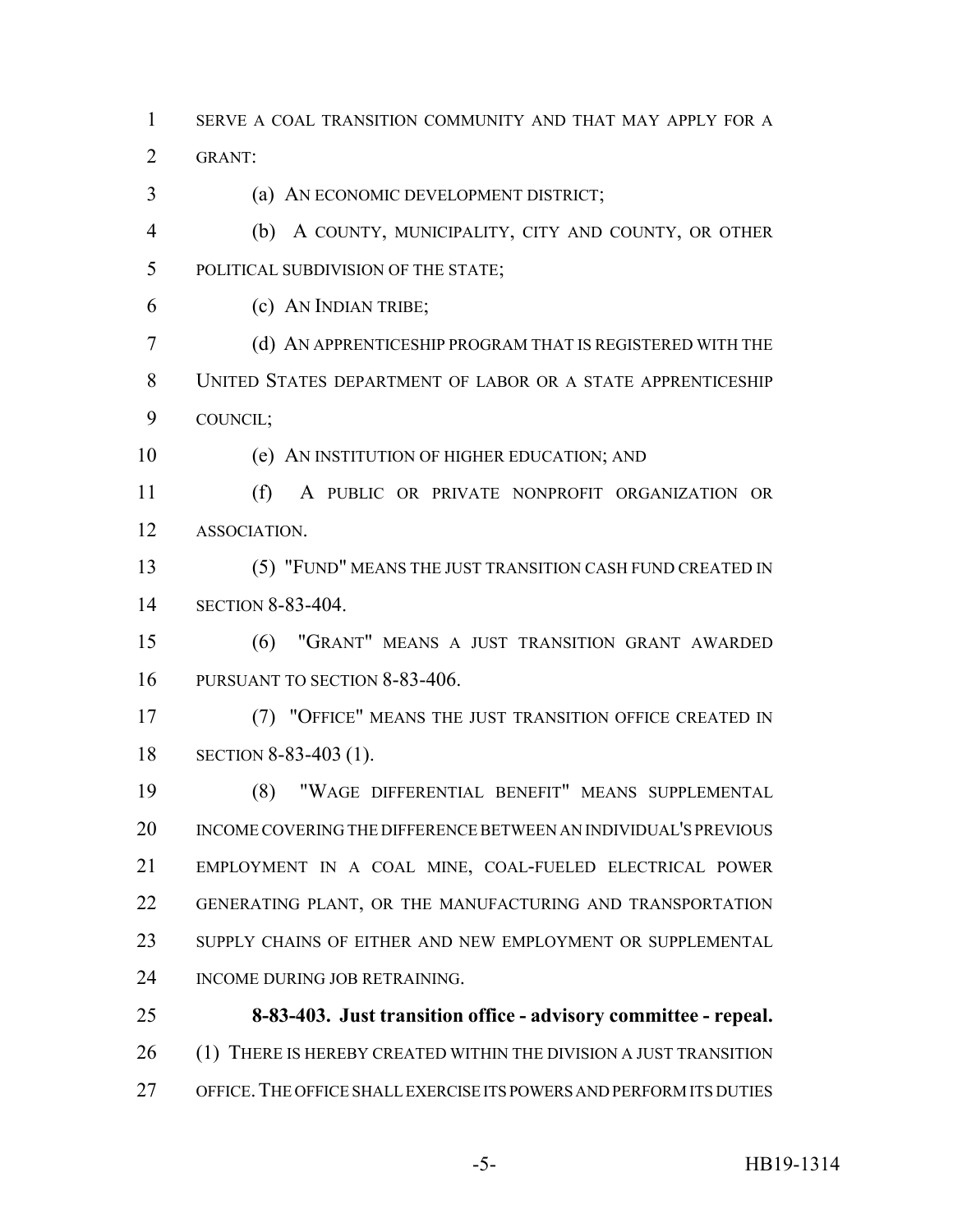AND FUNCTIONS UNDER THE DEPARTMENT AS IF THE OFFICE WERE TRANSFERRED TO THE DEPARTMENT BY A **TYPE 2** TRANSFER AS DEFINED IN SECTION 24-1-105.

 (2) THE DIRECTOR OF THE DIVISION SHALL APPOINT THE DIRECTOR OF THE OFFICE. THE DIRECTOR SHALL MANAGE THE OPERATIONS OF THE OFFICE.

(3) IT IS THE PURPOSE OF THE OFFICE TO:

8 (a) ALIGN AND TARGET STATE AND FEDERAL RESOURCES AND LEVERAGE ADDITIONAL RESOURCES INTO THE FUND TO INVEST IN COMMUNITIES AND WORKERS WHOSE COAL-RELATED INDUSTRIES ARE SUBJECT TO SIGNIFICANT ECONOMIC TRANSITION;

 (b) ESTABLISH BENEFITS PURSUANT TO SECTION 8-83-405 FOR COAL TRANSITION WORKERS TO ENABLE THEM TO SUPPORT THEMSELVES AND THEIR FAMILIES AND TO ACCESS AND COMPLETE EDUCATION AND TRAINING, RESULTING IN BEING HIRED FOR HIGH-QUALITY JOBS;

 (c) ESTABLISH CRITERIA AND AMOUNTS FOR GRANTS, PURSUANT TO SECTION 8-83-406, TO ELIGIBLE ENTITIES IN COAL TRANSITION COMMUNITIES THAT SEEK TO CREATE A MORE DIVERSIFIED, EQUITABLE, AND VIBRANT ECONOMIC FUTURE FOR THOSE COMMUNITIES; AND

20 (d) PARTICIPATE IN THE DEPARTMENT'S PRESENTATION TO THE GENERAL ASSEMBLY DURING THE "STATE MEASUREMENT FOR ACCOUNTABLE, RESPONSIVE, AND TRANSPARENT (SMART) 23 GOVERNMENT ACT" HEARINGS, HELD PURSUANT TO PART 2 OF ARTICLE 7 OF TITLE 2, REGARDING REQUIREMENTS FOR FULLY FINANCING GRANTS, BENEFITS, AND THE ADMINISTRATION OF THIS PART 4 AND THE EXPECTED RESULTS.

27 (4) TO FURTHER THE PURPOSES OF THE OFFICE CREATED IN THIS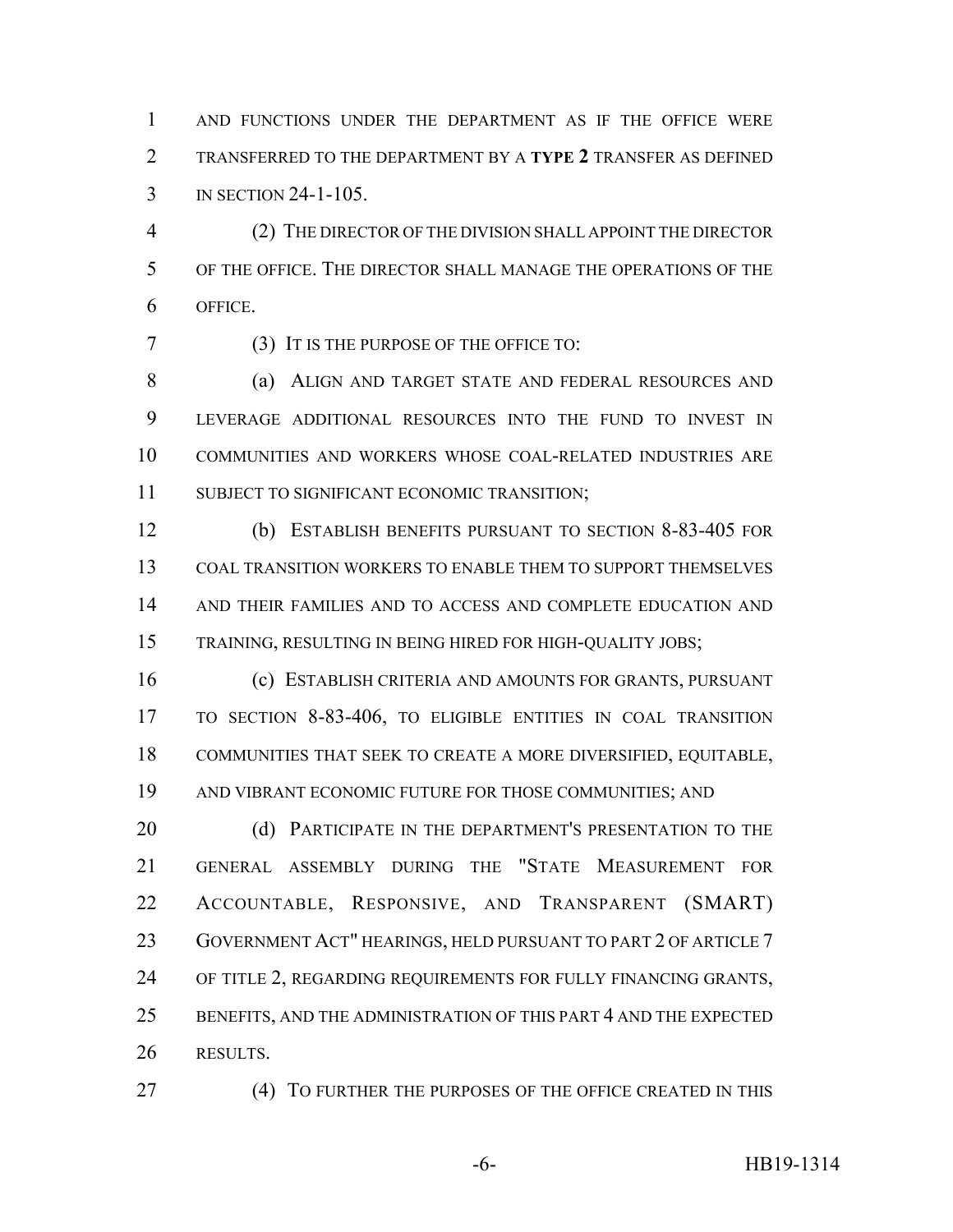1 PART 4, THE DIRECTOR SHALL ENGAGE IN RELEVANT ADMINISTRATIVE PROCEEDINGS, SUCH AS MATTERS BEFORE THE PUBLIC UTILITIES COMMISSION AND THE AIR QUALITY CONTROL COMMISSION.

 (5) (a) THERE IS HEREBY CREATED THE JUST TRANSITION ADVISORY COMMITTEE TO ADVISE THE DIRECTOR REGARDING IMPLEMENTATION OF BENEFITS, GRANTS, AND TRANSITION PLANS PURSUANT TO THIS PART 4. THE ADVISORY COMMITTEE CONSISTS OF THE FOLLOWING MEMBERS:

(I) EX OFFICIO MEMBERS AS FOLLOWS:

10 (A) THE EXECUTIVE DIRECTOR OF THE DEPARTMENT OF LABOR 11 AND EMPLOYMENT OR A DESIGNEE;

 (B) THE DIRECTOR OF THE OFFICE OF ECONOMIC DEVELOPMENT OR A DESIGNEE;

 (C) THE DIRECTOR OF THE COLORADO ENERGY OFFICE OR A DESIGNEE;

16 (D) THE EXECUTIVE DIRECTOR OF THE DEPARTMENT OF LOCAL AFFAIRS OR A DESIGNEE; AND

(E) A REPRESENTATIVE OF THE OFFICE OF THE GOVERNOR;

 (II) ONE MEMBER OF THE SENATE, APPOINTED BY THE PRESIDENT OF THE SENATE, AND ONE MEMBER OF THE HOUSE OF REPRESENTATIVES, APPOINTED BY THE SPEAKER OF THE HOUSE OF REPRESENTATIVES; AND

**(III)** THE FOLLOWING MEMBERS APPOINTED BY THE DIRECTOR:

23 (A) THREE REPRESENTATIVES OF COAL TRANSITION WORKERS;

 (B) THREE REPRESENTATIVES FROM COAL TRANSITION COMMUNITIES; AND

**(C)** THREE REPRESENTATIVES OF THE GENERAL PUBLIC.

(b) THE TERM OF APPOINTMENT OR DESIGNATION IS FOUR YEARS;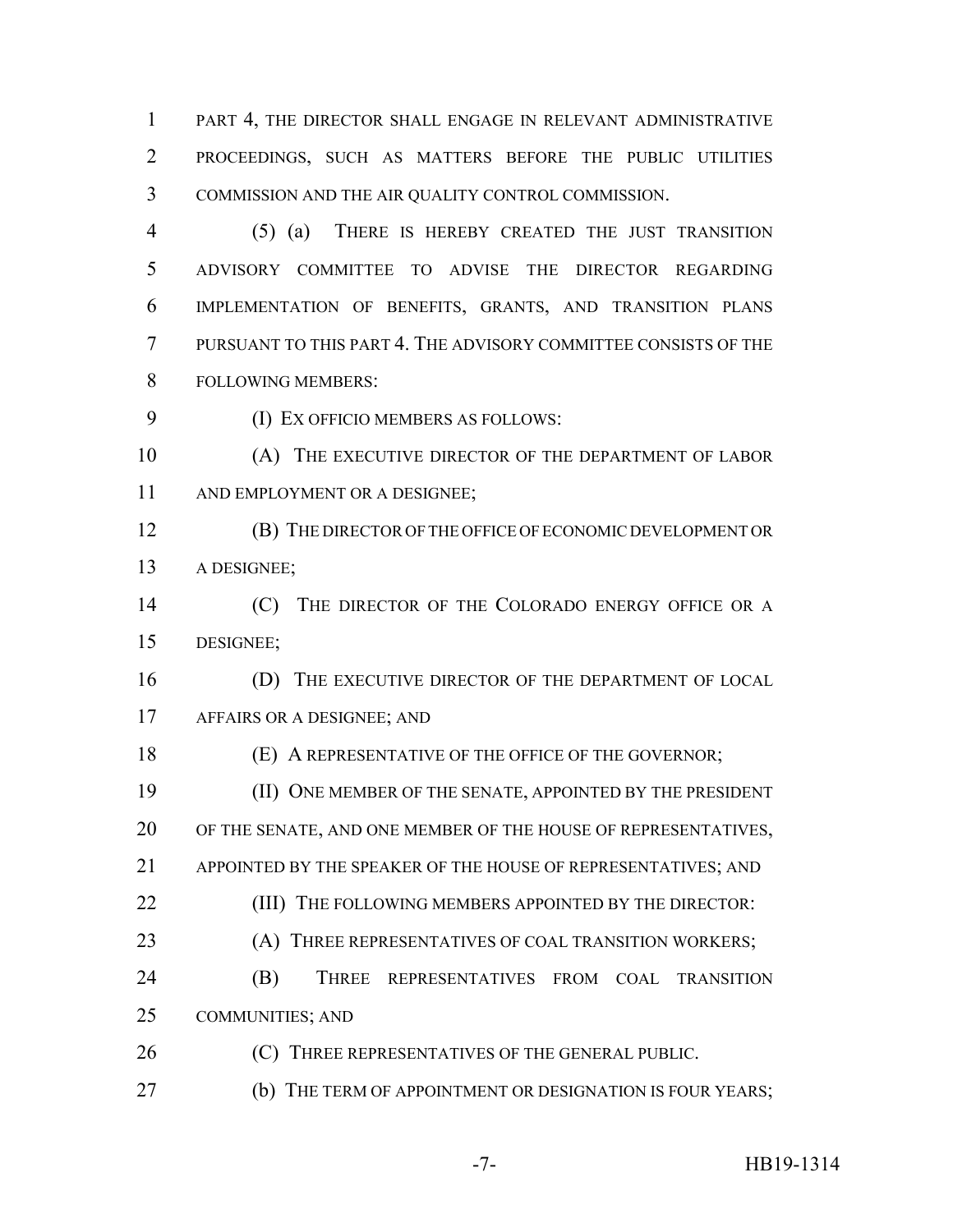EXCEPT THAT THE INITIAL TERM OF MEMBERS APPOINTED PURSUANT TO 2 SUBSECTION  $(5)(a)(II)$  OF THIS SECTION IS TWO YEARS AND THE INITIAL TERM OF MEMBERS APPOINTED PURSUANT TO SUBSECTION (5)(a)(III) OF THIS SECTION IS THREE YEARS. EACH LEGISLATIVE MEMBER IS ENTITLED TO RECEIVE PAYMENT OF A PER DIEM AND REIMBURSEMENT FOR ACTUAL AND NECESSARY EXPENSES AS AUTHORIZED IN SECTION 2-2-326, APPOINTED MEMBERS ARE ENTITLED TO THE SAME PER DIEM AND EXPENSE REIMBURSEMENT, AND DESIGNEES ARE ENTITLED TO THE SAME EXPENSE REIMBURSEMENT.

 (c) THE ADVISORY COMMITTEE SHALL ELECT A CHAIR FROM AMONG ITS MEMBERS TO SERVE FOR A TERM NOT TO EXCEED TWO YEARS, AS DETERMINED BY THE ADVISORY COMMITTEE. THE ADVISORY COMMITTEE SHALL MEET AT LEAST ONCE EVERY QUARTER. THE CHAIR MAY CALL SUCH ADDITIONAL MEETINGS AS ARE NECESSARY FOR THE ADVISORY COMMITTEE TO COMPLETE ITS DUTIES.

 (d) THIS SUBSECTION (5) IS REPEALED, EFFECTIVE SEPTEMBER 1, 2025. BEFORE THE REPEAL, THIS SUBSECTION (5) IS SCHEDULED FOR REVIEW IN ACCORDANCE WITH SECTION 2-3-1203.

 **8-83-404. Just transition cash fund.** THERE IS HEREBY CREATED IN THE STATE TREASURY THE JUST TRANSITION CASH FUND. THE FUND CONSISTS OF MONEY CREDITED TO THE FUND AND ANY OTHER MONEY THAT THE GENERAL ASSEMBLY MAY APPROPRIATE OR TRANSFER TO THE FUND. THE STATE TREASURER SHALL CREDIT ALL INTEREST AND INCOME DERIVED FROM THE DEPOSIT AND INVESTMENT OF MONEY IN THE FUND TO THE FUND. SUBJECT TO ANNUAL APPROPRIATION BY THE GENERAL ASSEMBLY, THE OFFICE MAY EXPEND MONEY FROM THE FUND FOR PURPOSES SPECIFIED IN THIS PART 4, INCLUDING PAYING FOR THE OFFICE'S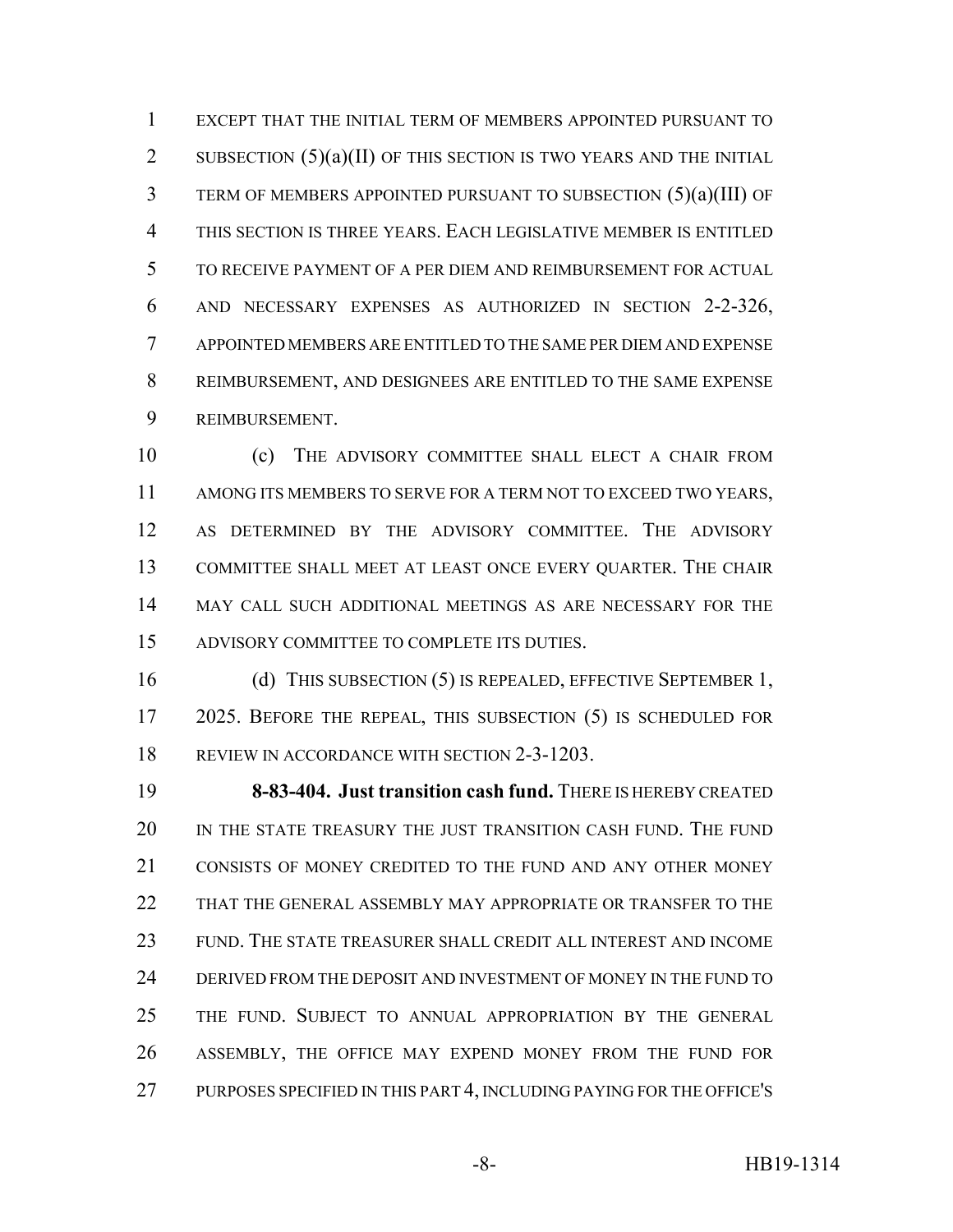DIRECT AND INDIRECT COSTS IN ADMINISTERING THIS PART 4.

 **8-83-405. Just transition benefits for coal transition workers.** (1) THE OFFICE SHALL:

 (a) TASK THE RAPID RESPONSE PROGRAM WITHIN THE DEPARTMENT WITH EDUCATING DISLOCATED WORKERS WHO COULD BE ELIGIBLE FOR JUST TRANSITION BENEFITS REGARDING HOW TO APPLY FOR THE BENEFITS; IN COLLABORATION WITH EMPLOYERS OF DISLOCATED WORKERS AND RELEVANT LABOR UNIONS;

 (b) DETERMINE WHO QUALIFIES AS A COAL TRANSITION WORKER. ONCE SUCH A DETERMINATION IS MADE, A COAL TRANSITION WORKER IS ELIGIBLE, UPON APPLICATION TO THE OFFICE, FOR:

 (I) JUST TRANSITION BENEFITS EQUIVALENT IN TYPE, AMOUNT, AND DURATION TO FEDERAL BENEFITS AVAILABLE PURSUANT TO 20 CFR 617.20 TO 617.49, BASED ON FUNDING AVAILABLE WHEN SEPARATION OCCURS; AND

(II) WAGE DIFFERENTIAL BENEFITS FOR THREE YEARS.

 (c) PROVIDE EMPLOYMENT AND TRAINING SERVICES ASSOCIATED 18 WITH THE BENEFITS SPECIFIED IN SUBSECTION (1)(b) OF THIS SECTION.

 (2) THE DIRECTOR SHALL ESTABLISH BENEFIT APPLICATION REQUIREMENTS AND PROCEDURES AND FACTORS RELEVANT TO THE DETERMINATION OF WHETHER AN INDIVIDUAL IS A COAL TRANSITION WORKER.

 (3) BEGINNING JANUARY 1, 2025, THE DIRECTOR SHALL AWARD JUST TRANSITION BENEFITS TO COAL TRANSITION WORKERS TO THE EXTENT THAT MONEY IS AVAILABLE IN THE FUND.

 **8-83-406. Just transition grants to coal transition communities.** (1) BEGINNING JANUARY 1, 2025: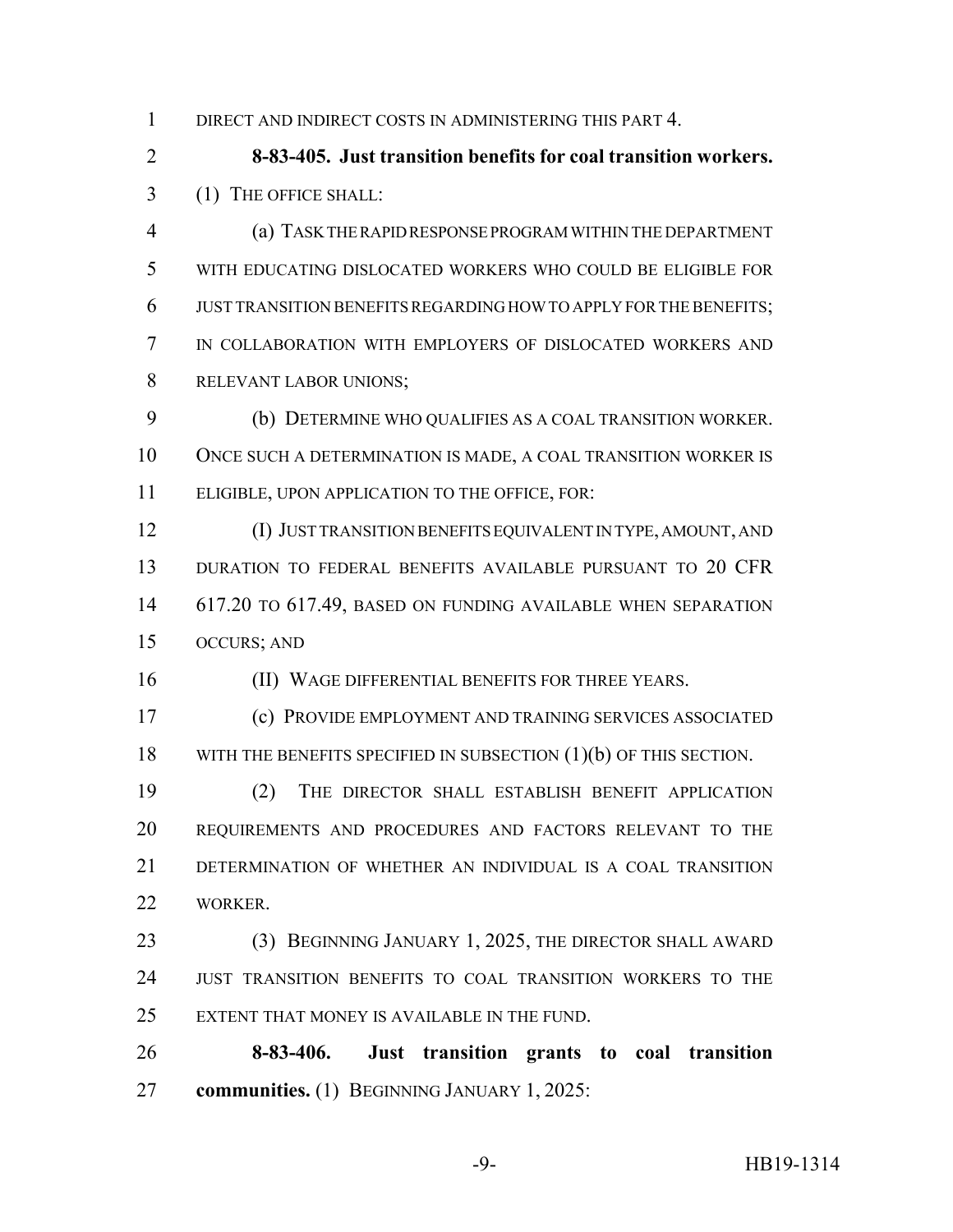(a) THE OFFICE SHALL ANNUALLY DETERMINE THE TOTAL AMOUNT OF MONEY IN THE FUND THAT IS AVAILABLE FOR GRANTS AFTER THE OFFICE HAS CALCULATED AN ESTIMATE OF THE COST EACH YEAR OF PROVIDING BENEFITS TO COAL TRANSITION WORKERS PURSUANT TO SECTION 8-83-405; AND

 (b) IF MONEY FROM THE FUND IS AVAILABLE AS DETERMINED PURSUANT TO SUBSECTION (1)(a) OF THIS SECTION, THE OFFICE SHALL ANNUALLY ISSUE REQUESTS FOR PROPOSALS TO ELIGIBLE ENTITIES FOR THE AWARD OF JUST TRANSITION GRANTS TO ELIGIBLE ENTITIES.

 (2) THE DIRECTOR SHALL ESTABLISH GRANT APPLICATION REQUIREMENTS AND PROCEDURES, REVIEW AND SELECTION CRITERIA, AND FACTORS RELEVANT TO THE DETERMINATION OF WHETHER THE OFFICE SHOULD AWARD A GRANT, INCLUDING AT A MINIMUM A DEMONSTRATION THAT THE GRANT PROPOSAL IS:

 (a) CONSISTENT WITH LOCAL OR REGIONAL ECONOMIC DEVELOPMENT PLANS, SUCH AS A COMPREHENSIVE ECONOMIC DEVELOPMENT STRATEGY; AND

 (b) REPRESENTATIVE OF A PARTNERSHIP OF DIVERSE STAKEHOLDERS, INCLUDING REPRESENTATIVES OF WORKERS AND LOW-INCOME COMMUNITY MEMBERS, WHO HAVE COLLABORATIVELY DESIGNED THE PROPOSAL; AND

**(c) MATCHED AT A REASONABLE RATE BY NONSTATE FUNDS.** 

 (3) BEGINNING JANUARY 1, 2025, THE DIRECTOR SHALL COMPETITIVELY AWARD GRANTS TO ELIGIBLE ENTITIES THAT HAVE APPLIED FOR A GRANT FOR ECONOMIC AND WORKFORCE DEVELOPMENT PROJECTS AND ACTIVITIES THAT WILL PRODUCE ONE OR MORE OF THE FOLLOWING OUTCOMES: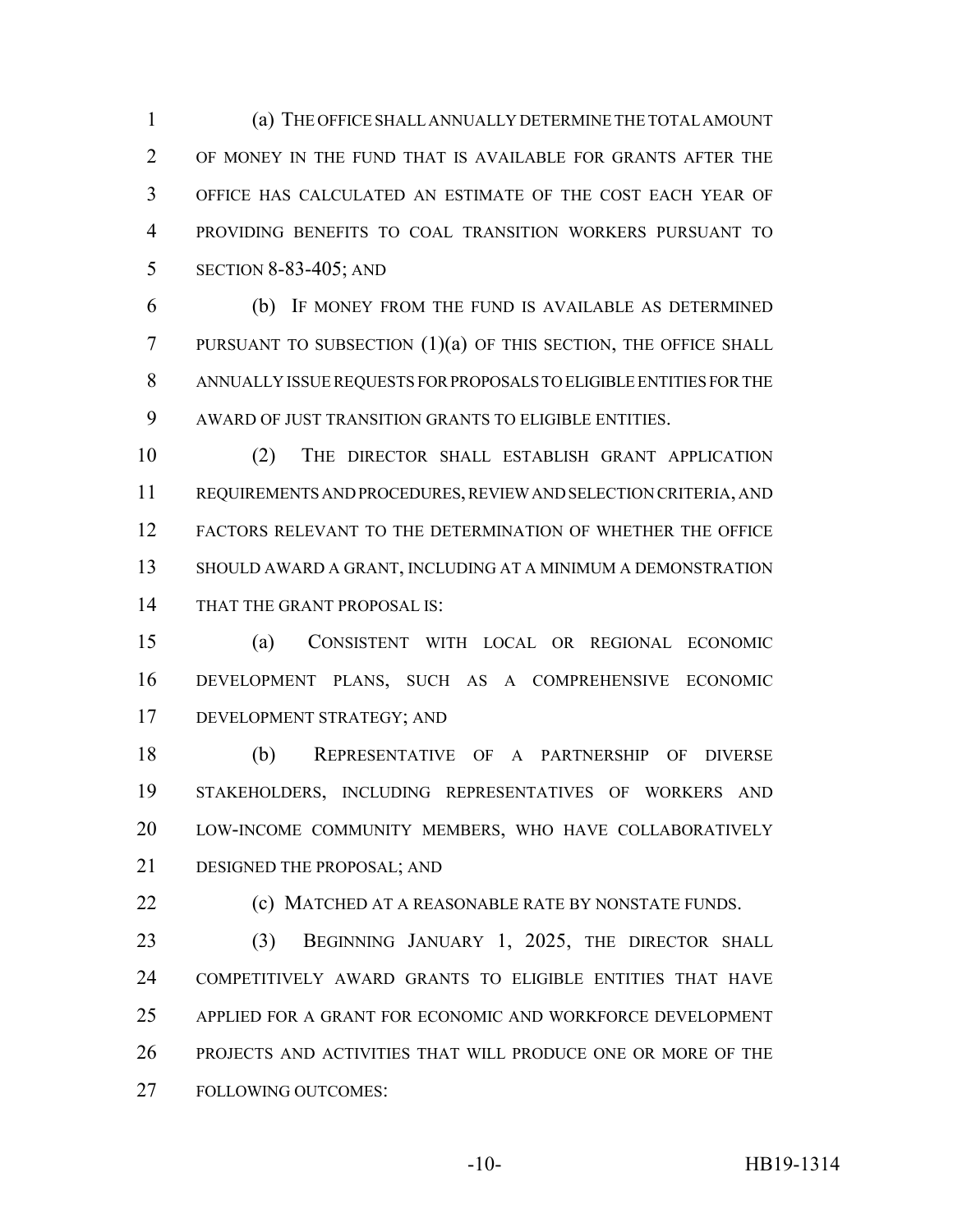(a) ECONOMIC DIVERSIFICATION OF THE COMMERCIAL OR INDUSTRIAL BASES OF LOCAL AND REGIONAL ECONOMIES;

 (b) CREATION OF HIGH-QUALITY JOBS IN NEW OR EXISTING INDUSTRIES;

(c) REEMPLOYMENT OF COAL TRANSITION WORKERS;

 (d) ECONOMIC DEVELOPMENT TARGETED TO NEIGHBORHOODS WITHIN COAL TRANSITION COMMUNITIES THAT HAVE BEEN MOST DISPROPORTIONATELY AFFECTED BY COAL-RELATED POLLUTION;

 (e) LEVERAGING OF NEW SOURCES OF PUBLIC AND PRIVATE JOB AND WEALTH-CREATING INVESTMENT; AND

 (f) PROVISION OF A RANGE OF WORKFORCE SERVICES AND SKILLS TRAINING, INCLUDING ON-THE-JOB APPRENTICESHIP TRAINING, RESULTING IN INDUSTRY-RECOGNIZED CREDENTIALS FOR HIGH-QUALITY, IN-DEMAND OCCUPATIONS AND ACCESSIBLE, DEFINED CAREER PATHWAYS FOR COAL TRANSITION WORKERS AND LOW-INCOME WORKERS RESIDING IN COAL TRANSITION COMMUNITIES.

 (4) THE DIRECTOR SHALL ENSURE THAT EACH LABORER AND MECHANIC EMPLOYED BY A CONTRACTOR OR SUBCONTRACTOR IN CONNECTION WITH A CONSTRUCTION PROJECT FINANCED, IN WHOLE OR IN PART, BY A JUST TRANSITION GRANT IS PAID WAGES AT A RATE OF NOT LESS THAN THE PREVAILING WAGES FOR THE SAME TYPE OF WORK ON 22 SIMILAR CONSTRUCTION IN THE IMMEDIATE LOCALITY, AS DETERMINED BY 23 THE FEDERAL SECRETARY OF LABOR IN ACCORDANCE WITH 40 U.S.C. SEC. 3141 TO 3148.

 **8-83-407. Utility workforce transition plans - reemployment of affected workers.** (1) NO LESS THAN NINETY DAYS BEFORE THE RETIREMENT OF AN ELECTRIC COAL-FUELED GENERATING UNIT THAT HAS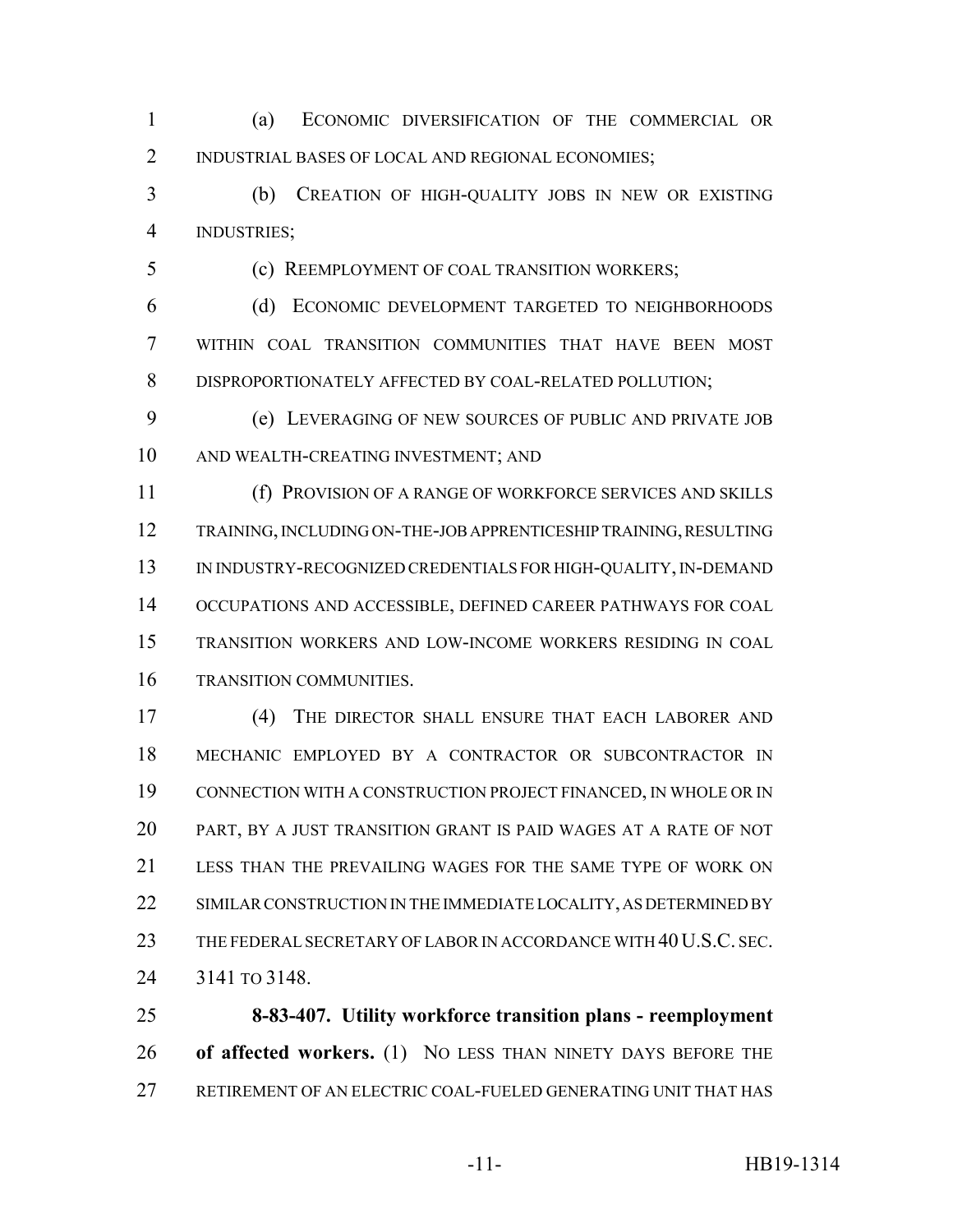A NAMEPLATE CAPACITY OF AT LEAST FIFTY MEGAWATTS, THE OWNER OF THAT UNIT SHALL SUBMIT TO THE OFFICE A WORKFORCE TRANSITION PLAN. (2) TO THE EXTENT PRACTICABLE, A WORKFORCE TRANSITION PLAN MUST INCLUDE ESTIMATES OF: (a) THE NUMBER OF WORKERS EMPLOYED BY THE ELECTRIC UTILITY OR A CONTRACTOR OF THE UTILITY AT THE COAL-FUELED ELECTRIC GENERATING FACILITY, WHICH NUMBER MUST INCLUDE ALL WORKERS THAT DIRECTLY DELIVER COAL TO THE ELECTRIC UTILITY; (b) THE TOTAL NUMBER OF WORKERS WHOSE EXISTING JOBS, AS A RESULT OF THE RETIREMENT OF THE COAL-FUELED ELECTRIC GENERATING FACILITY: (I) WILL BE RETAINED; AND (II) WILL BE ELIMINATED; (c) WITH RESPECT TO THE WORKERS WHOSE EXISTING JOBS WILL BE ELIMINATED DUE TO THE RETIREMENT OF THE COAL-FUELED ELECTRIC GENERATING FACILITY, THE TOTAL NUMBER AND THE NUMBER BY JOB CLASSIFICATION OF WORKERS: (I) WHOSE EMPLOYMENT WILL END WITHOUT THEM BEING OFFERED OTHER EMPLOYMENT; (II) WHO WILL RETIRE AS PLANNED, BE OFFERED EARLY 21 RETIREMENT, OR LEAVE ON THEIR OWN; (III) WHO WILL BE RETAINED BY BEING TRANSFERRED TO OTHER ELECTRIC GENERATING FACILITIES OR OFFERED OTHER EMPLOYMENT BY 24 THE ELECTRIC UTILITY; AND (IV) WHO WILL BE RETAINED TO CONTINUE TO WORK FOR THE ELECTRIC UTILITY IN A NEW JOB CLASSIFICATION; AND 27 (d) IF THE ELECTRIC UTILITY IS REPLACING THE COAL-FUELED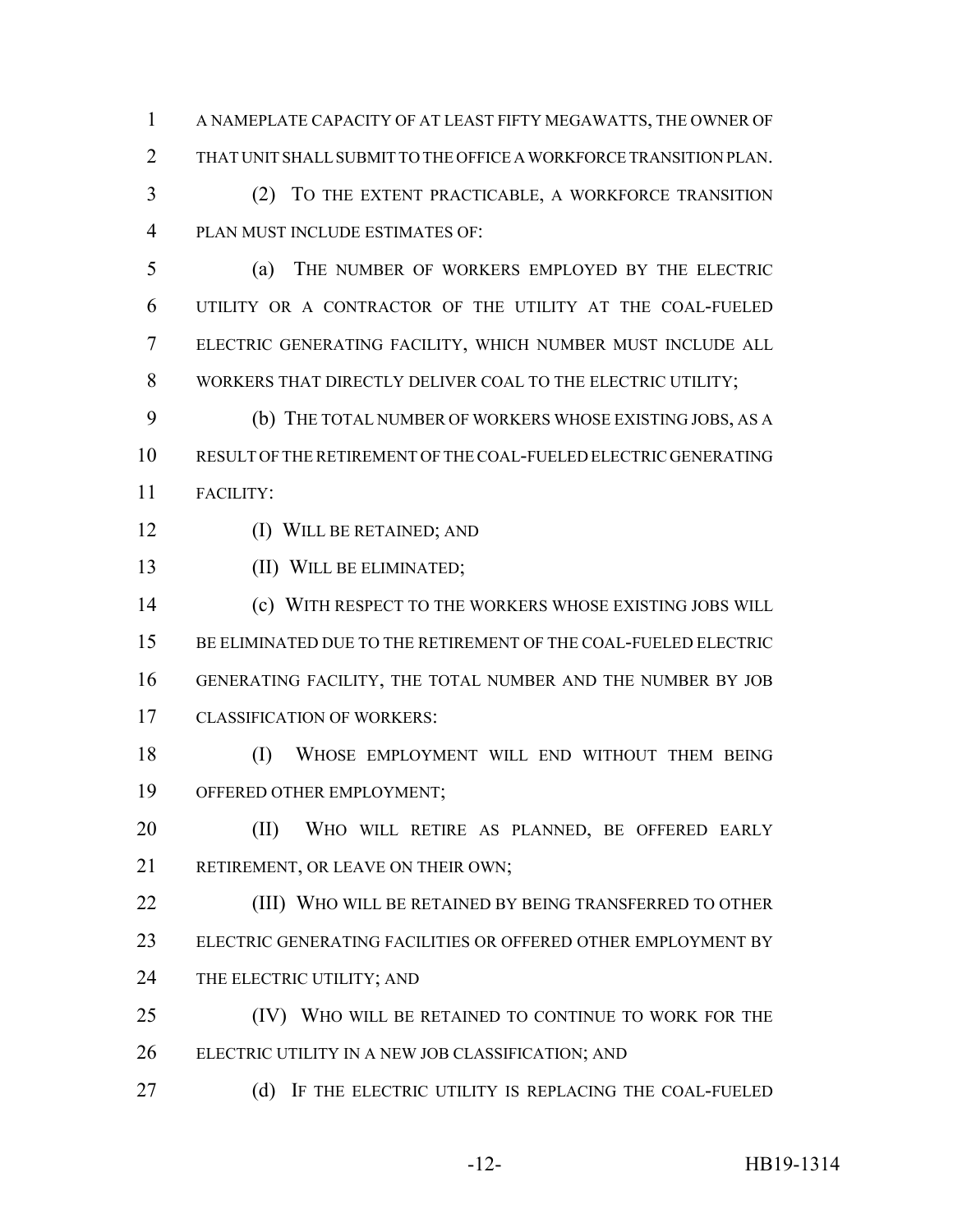ELECTRIC GENERATING FACILITY BEING RETIRED WITH A NEW ELECTRIC GENERATING FACILITY, THE NUMBER OF:

 (I) WORKERS FROM THE RETIRED COAL-FUELED ELECTRIC GENERATING FACILITY WHO WILL BE EMPLOYED AT THE NEW ELECTRIC GENERATING FACILITY; AND

 (II) JOBS AT THE NEW ELECTRIC GENERATING FACILITY THAT WILL BE OUTSOURCED TO CONTRACTORS OR SUBCONTRACTORS.

 **8-83-408. Report - recommendations - repeal.** (1) NO LATER THAN JANUARY 1, 2024, THE DIRECTOR SHALL PROVIDE WRITTEN RECOMMENDATIONS TO THE GENERAL ASSEMBLY AND THE GOVERNOR ABOUT CHANGES TO THIS PART 4 THAT SHOULD BE CONSIDERED IN ORDER TO BETTER ACHIEVE THE PURPOSES OF THIS PART 4. THE DIRECTOR SHALL ALSO MAKE RECOMMENDATIONS REGARDING WHETHER THE OFFICE SHOULD BE ENABLED TO PROVIDE BENEFITS AND GRANTS TO OTHER WORKERS AND COMMUNITIES AFFECTED BY CHANGES IN COLORADO'S ENERGY ECONOMY.

(2) THIS SECTION IS REPEALED, EFFECTIVE SEPTEMBER 1, 2025.

 **SECTION 2.** In Colorado Revised Statutes, 2-3-1203, **add** 19  $(16)(a)(IV)$  as follows:

 **2-3-1203. Sunset review of advisory committees - legislative declaration - definition - repeal.** (16) (a) The following statutory authorizations for the designated advisory committees will repeal on September 1, 2025:

**(IV)** THE JUST TRANSITION ADVISORY COMMITTEE CREATED IN SECTION 8-83-403 (5).

**SECTION 3. Safety clause.** The general assembly hereby finds,